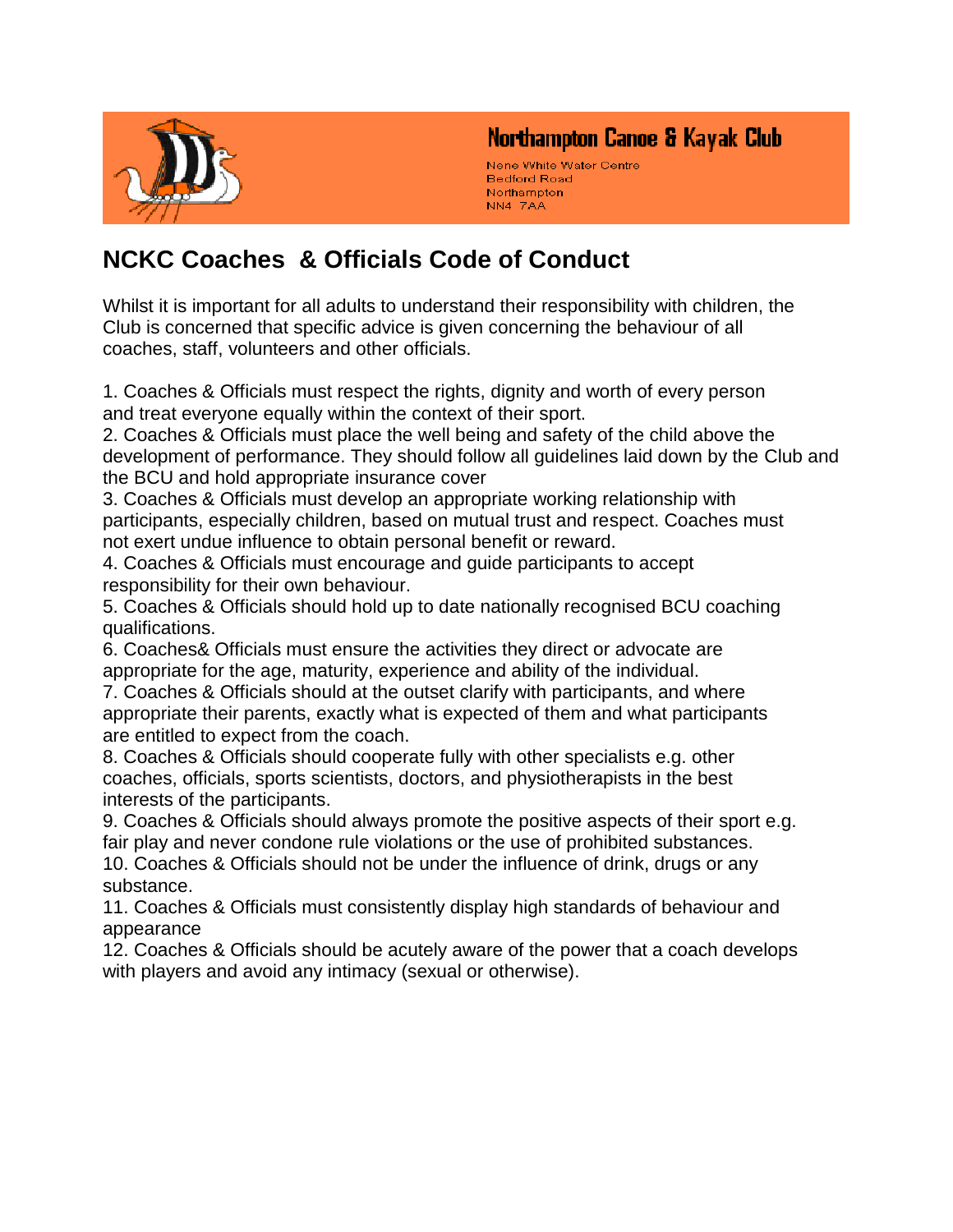

### Northampton Canoe & Kayak Club

Nene White Water Centre **Bedford Road** Northampton NN4 7AA

## **NCKC Coaches & Officials Code of Conduct**

13. Coaches & Officials should be acutely aware of situations with players that could be construed as compromising and actions that others could perceive as being outside the coaching role.

14. Coaches & Officials should report any concerns within the area of Child Protection/Vulnerable Adults in confidence and without delay to the Club Welfare / Child protection Officer

15. Coaches & Officials should at no time make comment to the media. The BCU Press Officer should be made aware of any media interest in relation to Child Protection/Vulnerable Adults.

In the event of an allegation of improper behaviour being made, the personal conduct and professional behaviour of the adult will be very important evidence. For child abuse to take place, particularly sexual abuse, the child and adult(s) will generally be alone and away from public view. Thus the best practice is to avoid all situations in which behaviour cannot be observed.

*Child Protection is about putting in place the best possible practices and procedures, this will protect not only the child but also you, the adult. If you have any comments on this guideline or require any further support or guidance relating to children and young persons please contact the Club Child protection and Welfare Officer or the BCU Child Protection Officer. Details are below*